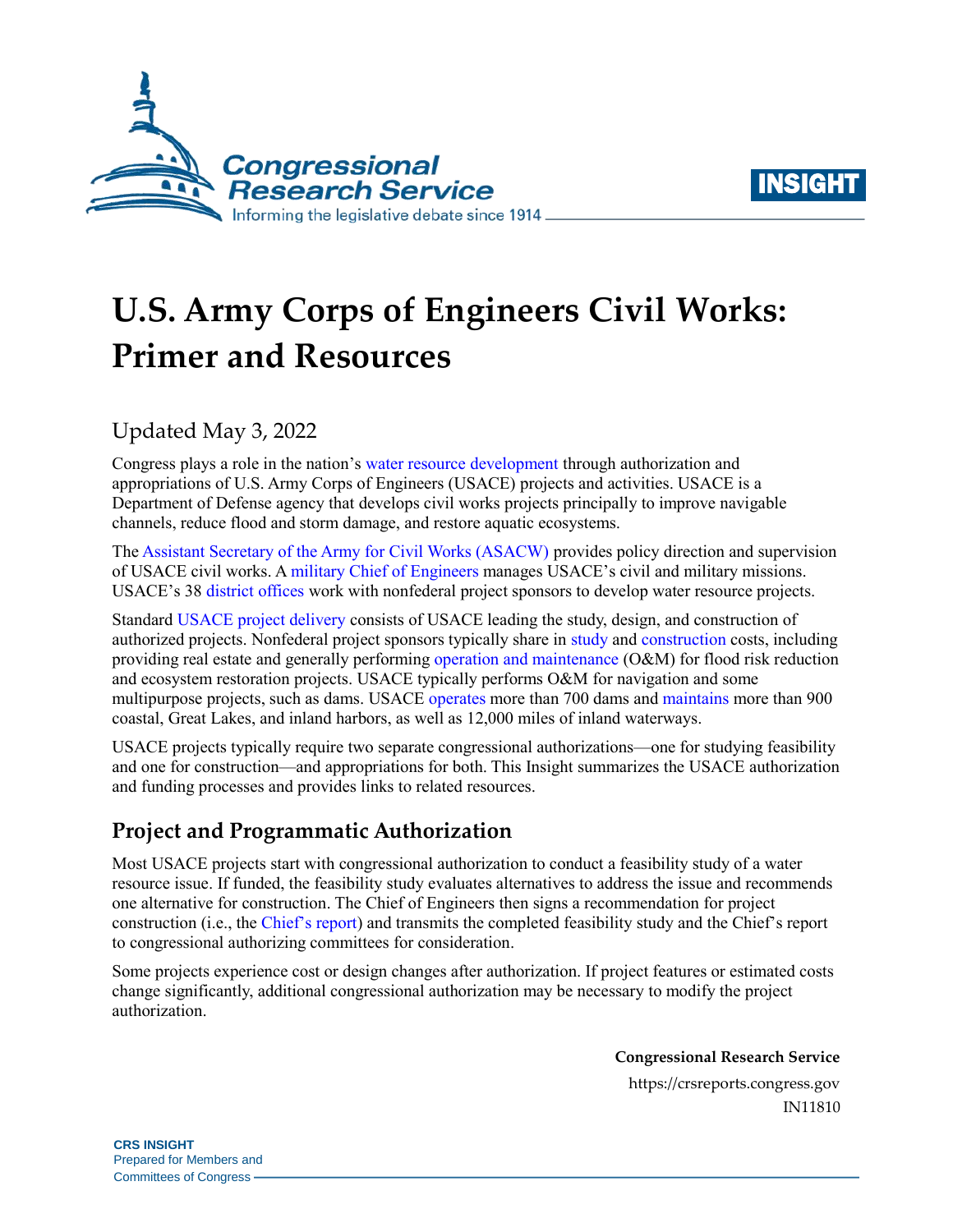Congress has granted USACE programmatic authorities[―Continuing Authorities Programs](https://crsreports.congress.gov/product/pdf/IF/IF11106) (CAPs)—that enable USACE and nonfederal sponsors to undertake cost-shared projects of limited scope and cost without requiring project-specific congressional authorization. Congress also has authorized USACE to engage in [technical assistance](https://planning.erdc.dren.mil/toolbox/library/FactSheets/PartneringFS_Nov2017.pdf) for certain activities, such as flood risk mitigation and watershed studies, and to provide [environmental infrastructure assistance](https://crsreports.congress.gov/product/pdf/IF/IF11184) for certain publicly owned facilities (e.g., municipal water supply and wastewater collection projects).

### *Resources on USACE Authorizations*

- CRS Report R45185, *[Army Corps of Engineers: Water Resource Authorization and](https://crsreports.congress.gov/product/pdf/R/R45185)  [Project Delivery Processes](https://crsreports.congress.gov/product/pdf/R/R45185)*
- USACE, ["Signed Chief Reports"](https://planning.erdc.dren.mil/toolbox/library.cfm?Option=Direct&Group=Main&Item=Chief%20Report&Sub=None&Sort=Default)
- CRS In Focus IF11106, *[Army Corps of Engineers: Continuing Authorities Programs](https://crsreports.congress.gov/product/pdf/IF/IF11106)*
- CRS In Focus IF11184, *Army Corps [of Engineers: Environmental Infrastructure \(EI\)](https://crsreports.congress.gov/product/pdf/IF/IF11184)  [Assistance](https://crsreports.congress.gov/product/pdf/IF/IF11184)*

#### **Water Resources Development Acts**

Congress generally authorizes USACE studies, projects, and programs and makes changes to the agency's policies through omnibus authorization acts, typically titled [Water Resources Development Acts](https://crsreports.congress.gov/product/pdf/IF/IF11322) (WRDAs). WRDAs generally authorize new activities that are added to the pool of existing authorized activities. Numerous projects authorized for construction in previous WRDAs remain unfunded.

Authorization provisions in WRDAs can be project-specific, programmatic, or general directives. Most project-specific authorizations in WRDAs fall into three general categories: project studies, construction projects, and modifications to existing projects. WRDAs also have established deauthorization processes and/or have deauthorized individual projects.

In Section 7001 of the Water Resources Reform and Development Act of 2014 (33 U.S.C. §2282d), Congress established an [annual process](https://crsreports.congress.gov/product/pdf/IN/IN11118) for nonfederal entities to [submit](https://www.usace.army.mil/Missions/Civil-Works/Project-Planning/WRRDA-7001-Proposals/) to USACE proposals for sitespecific studies and modifications to existing authorizations. The ASACW transmits a [report](https://www.usace.army.mil/Missions/Civil-Works/Project-Planning/Legislative-Links/wrrda2014/wrrda2014_proposals/) to USACE's congressional authorizing committees containing the proposals. Congress may authorize new feasibility studies or amend existing authorizations using these Section 7001 reports (e.g., the [2021 and 2022](https://www.usace.army.mil/Missions/Civil-Works/Project-Planning/Legislative-Links/wrrda2014/wrrda2014_proposals/)  [reports\)](https://www.usace.army.mil/Missions/Civil-Works/Project-Planning/Legislative-Links/wrrda2014/wrrda2014_proposals/) or other information.

Since the 1980s, Congress generally has considered WRDAs biennially; the timing of enactment has varied. Congress enacted WRDA-type legislation in 2000, 2007, 2014, 2016, 2018, and 2020. Congress enacted [WRDA 2020](https://crsreports.congress.gov/product/pdf/IF/IF11700) (Division AA of [P.L. 116-260\)](http://www.congress.gov/cgi-lis/bdquery/R?d116:FLD002:@1(116+260)) in December 2020. After WRDA enactment, USACE may develop implementation guidance for some provisions. For example, starting in mid-2021, USACE has been releasing [implementation guidance](https://www.usace.army.mil/Missions/Civil-Works/Project-Planning/Legislative-Links/wrda_2020/) for selected WRDA 2020 provisions. Guidance documents for other provisions remain in development.

#### *Resources on WRDA Considerations*

- CRS Insight IN11118, *[Army Corps of Engineers: Section 7001 Annual Report on Future](https://crsreports.congress.gov/product/pdf/IN/IN11118)  [Studies and Projects](https://crsreports.congress.gov/product/pdf/IN/IN11118)*
- USACE, ["Report to Congress on Future Water Resources Development"](https://www.usace.army.mil/Missions/Civil-Works/Project-Planning/WRRDA-7001-Proposals/)
- CRS In Focus IF11322, *[Water Resources Development Acts: Primer](https://crsreports.congress.gov/product/pdf/IF/IF11322)*
- CRS In Focus IF11700, *[Water Resources Development Act of 2020](https://crsreports.congress.gov/product/pdf/IF/IF11700)*
- USACE, ["WRDA 2020 Implementation Guidance"](https://www.usace.army.mil/Missions/Civil-Works/Project-Planning/Legislative-Links/wrda_2020/)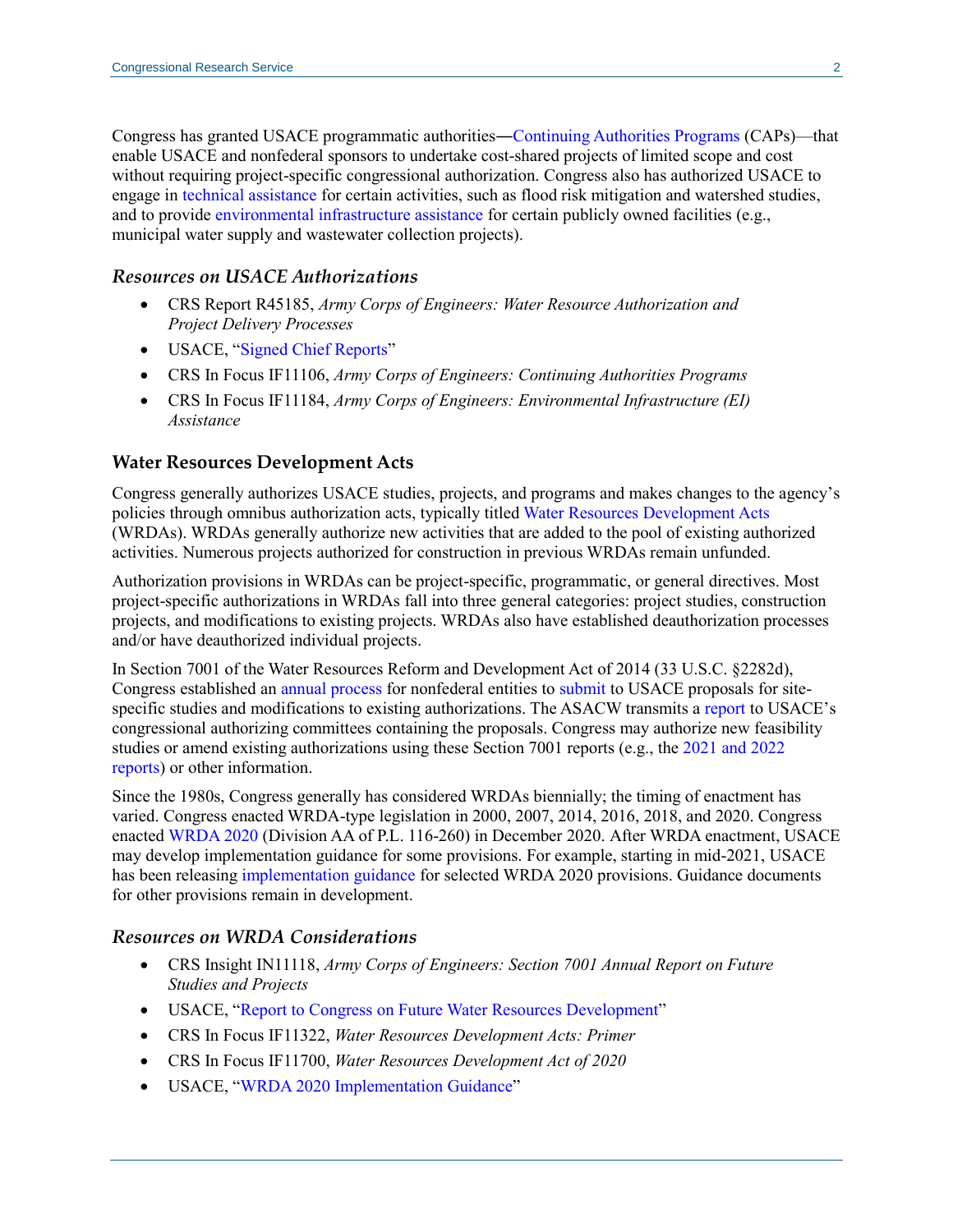## **Appropriations**

The majority of USACE's appropriations are used to perform work on geographically specific studies and congressionally authorized projects (e.g., study and construction of new and modified projects, O&M of constructed projects). Congress typically appropriates funds for USACE activities in [annual Energy and](https://crsreports.congress.gov/product/pdf/R/R46320)  [Water Development appropriations acts](https://crsreports.congress.gov/product/pdf/R/R46320) (e.g., \$8.3 billion in FY2022).

USACE's annual appropriations process generally involves three major milestones (see **[Figure 1](#page-2-0)**): the [President's budget request,](https://usace.contentdm.oclc.org/digital/collection/p16021coll6/search/searchterm/budget%20justification!2014-99999999/field/title!date/mode/all!exact/conn/and!and) congressional deliberation and enactment of appropriations, and Administration development of a [USACE work plan](https://usace.contentdm.oclc.org/digital/search/collection/p16021coll6!p16021coll2!p16021coll5!p16021coll8!p16021coll10!p16021coll1!p15141coll5!p16021coll7!p16021coll9!p266001coll1/searchterm/%22work%20plan%22!%22army%20civil%20works%20program%22/field/title!title/mode/exact!all/conn/and!and) allocating funds to specific studies and projects. In the  $117<sup>th</sup>$  Congress, Congress also included congressionally directed funding for site-specific projects (i.e., *community project funding/congressionally directed spending* [CPF/CDS]) in the [FY2022 appropriations](https://crsreports.congress.gov/product/pdf/IF/IF11846)  [process,](https://crsreports.congress.gov/product/pdf/IF/IF11846) the first of this type of funding since the 111<sup>th</sup> Congress.



<span id="page-2-0"></span>

#### **Source:** Congressional Research Service (CRS).

Congress has also used [supplemental appropriations](https://crsreports.congress.gov/product/pdf/IF/IF11945) to fund USACE emergency specific flood-related response and recovery activities (e.g., \$5.7 billion in Division B, Title IV, of [P.L. 117-43\)](http://www.congress.gov/cgi-lis/bdquery/R?d117:FLD002:@1(117+43)) and to advance other purposes, such as general [investments in infrastructure](https://crsreports.congress.gov/product/pdf/IN/IN11723) (e.g., \$17.1 billion in Division J, Title III, of [P.L. 117-58\)](http://www.congress.gov/cgi-lis/bdquery/R?d117:FLD002:@1(117+58)). For some supplemental appropriations, Congress has directed USACE to publish [spend](https://www.usace.army.mil/Missions/Civil-Works/Budget/)  [plans](https://www.usace.army.mil/Missions/Civil-Works/Budget/) identifying funded studies and projects.

#### *Resources on USACE Appropriations*

- USACE, ["Civil Works Budget and Performance"](https://www.usace.army.mil/Missions/Civil-Works/Budget/)
- CRS Report R46320, *[U.S. Army Corps of Engineers: Annual Appropriations Process and](https://crsreports.congress.gov/product/pdf/R/R46320)  [Issues for Congress](https://crsreports.congress.gov/product/pdf/R/R46320)*
- CRS In Focus IF11846, *[Army Corps of Engineers: FY2022 Appropriations](https://crsreports.congress.gov/product/pdf/IF/IF11846)*
- CRS In Focus IF12090, *[Army Corps of Engineers: FY2023 Appropriations](https://crsreports.congress.gov/product/pdf/IF/IF12090)*
- CRS In Focus IF11945, *[U.S. Army Corps of Engineers: Supplemental Appropriations](https://crsreports.congress.gov/product/pdf/IF/IF11945)*